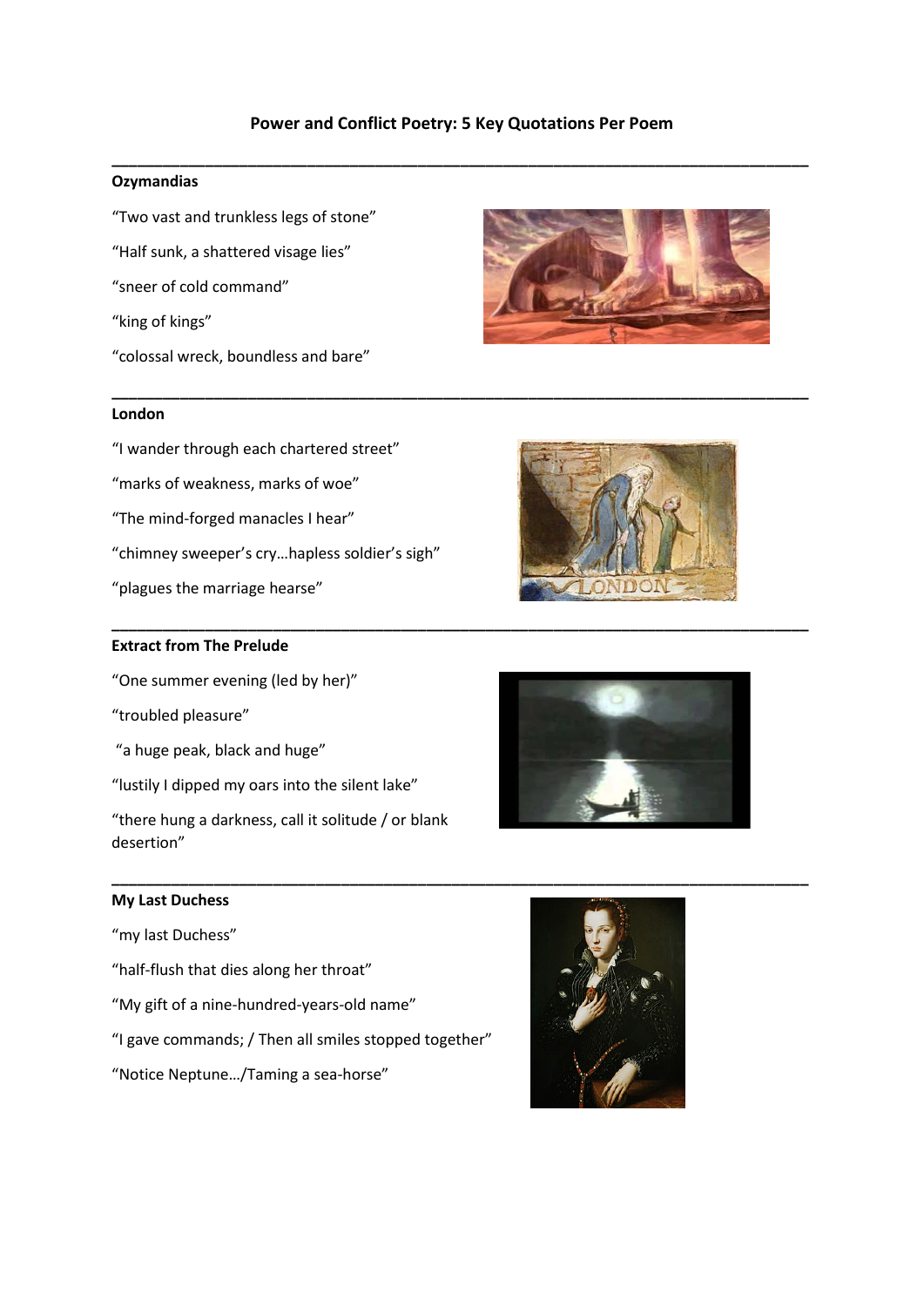## **The Charge of the Flight Brigade**

"valley of death"

"theirs not to make reply/ theirs not to reason why/ theirs but but to do and die"

**\_\_\_\_\_\_\_\_\_\_\_\_\_\_\_\_\_\_\_\_\_\_\_\_\_\_\_\_\_\_\_\_\_\_\_\_\_\_\_\_\_\_\_\_\_\_\_\_\_\_\_\_\_\_\_\_\_\_\_\_\_\_\_\_\_\_\_\_\_\_\_\_\_\_\_\_\_\_\_\_\_\_**

**\_\_\_\_\_\_\_\_\_\_\_\_\_\_\_\_\_\_\_\_\_\_\_\_\_\_\_\_\_\_\_\_\_\_\_\_\_\_\_\_\_\_\_\_\_\_\_\_\_\_\_\_\_\_\_\_\_\_\_\_\_\_\_\_\_\_\_\_\_\_\_\_\_\_\_\_\_\_\_\_\_\_**

**\_\_\_\_\_\_\_\_\_\_\_\_\_\_\_\_\_\_\_\_\_\_\_\_\_\_\_\_\_\_\_\_\_\_\_\_\_\_\_\_\_\_\_\_\_\_\_\_\_\_\_\_\_\_\_\_\_\_\_\_\_\_\_\_\_\_\_\_\_\_\_\_\_\_\_\_\_\_\_\_\_\_**

**\_\_\_\_\_\_\_\_\_\_\_\_\_\_\_\_\_\_\_\_\_\_\_\_\_\_\_\_\_\_\_\_\_\_\_\_\_\_\_\_\_\_\_\_\_\_\_\_\_\_\_\_\_\_\_\_\_\_\_\_\_\_\_\_\_\_\_\_\_\_\_\_\_\_\_\_\_\_\_\_\_\_**

"jaws of Death/…mouth of Hell"

"someone had blunder'd"

"Noble six hundred"

#### **Exposure**





"Our brains ache, in the merciless iced east winds that knive us…"

"But nothing happens"

"forgotten dreams, and stare, snow-dazed"

"we turn back to our dying"

"sudden successive flights of bullets streak the silence"

#### **Storm on the Island**

- "We are prepared"
- "spits like a tame cat/ turned savage"
- "exploding comfortably"

"But there are no trees, no natural shelter"

"We are bombarded by the empty air"

#### **Bayonet Charge**

"bullets smacking the belly out of the air-"

"he lugged a rifle numb as a smashed arm"

"patriotic tear"

"a yellow hare that rolled like a flame/ And crawled in a state of the state of the state of a threshing circle"

"king, honour, human dignity, etcetera"